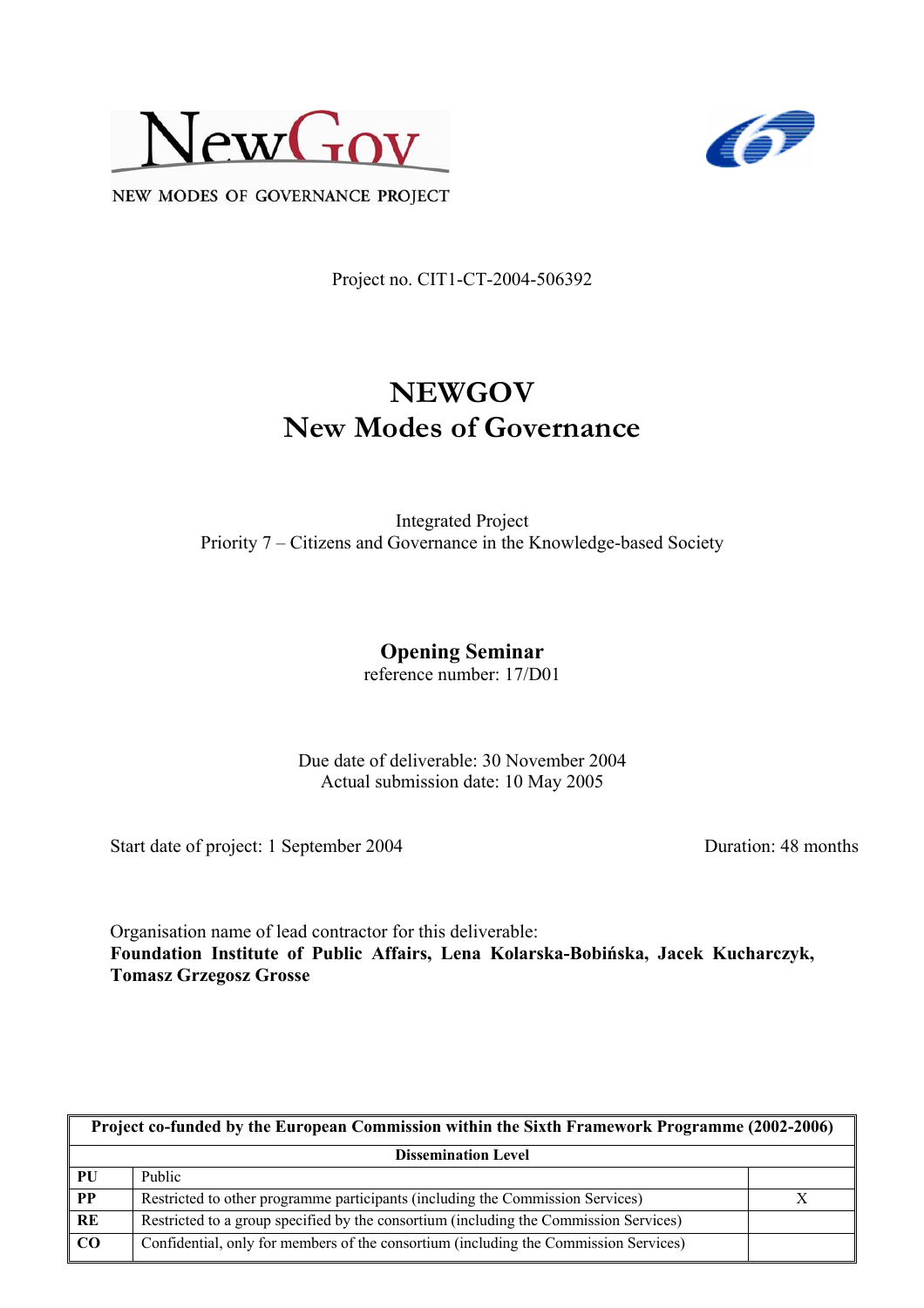#### **Summary**

The Opening Seminar of the NewGov Project 17 *Democratization, Capture of the State and New Forms of Governance in CEE countries* was dedicated to work on the most important issues related to the project, especially in the light of upcoming research in the four new European Union member states on the social dialogue. A version of social dialogue research hypothesis has been worked out, as well as the social dialogue institutions to be examined during the research.

The meeting serve as an excellent opportunity for the Polish researchers to meet in person with the researchers coming from the Baltic states. A common understanding of the issues has been worked out and this is crucial since the Baltic researchers will work independently in their countries with only remote supervision of the project leaders.

#### **Contents**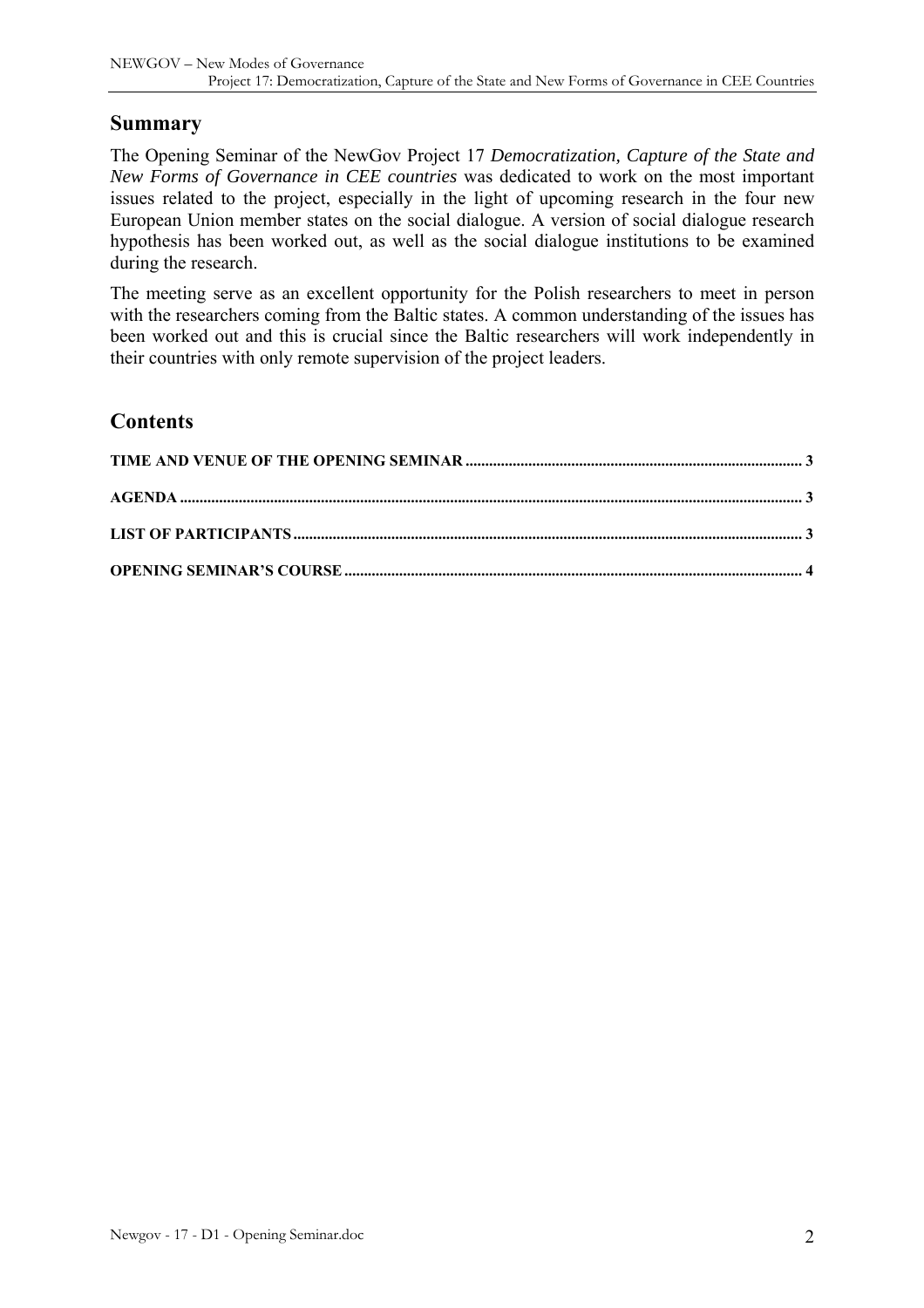#### <span id="page-2-0"></span>**Time and Venue of the Opening Seminar**

10 May 2005 in the conference room of the Foundation Institute of Public Affairs, ul. Szpitalna 5 lok. 22, in Warsaw.

#### **Agenda**

10.00 – 13.00 Session One

- 1. Prof. Lena Kolarska Bobińska Opening of the seminar
- 2. Dr. Jacek Kucharczyk General presentation of the project and the consortium (i.e. the main partners in the consortium, schedule of the project, the main tasks of the researchers)
- 3. Dr. Tomasz G. Grosse New Modes of Governance basic definitions and information on research, and basic hypotheses for national reports
- 4. Mateusz Fałkowski "The impact of socialism on the administrative culture during the transition period – the case of Poland", the main conclusions for our project
- 5. Comments by Erik Sootla, researcher from Estonia
- 6. General discussion on the inception report

13.00 – 13.30 Lunch break

13.30 – 15.00 Session Two

Preparatory workshop for the case studies research – research areas, methodology and timetable moderated by Piotr Maciej Kaczyński

## **List of Participants**

- Prof. Lena Kolarska-Bobińska, leader of project 17
- Dr Jacek Kucharczyk, leader of project 17
- Dr Tomasz Grzegorz Grosse, senior researcher on Poland
- Mateusz Fałkowski, junior researcher on Poland
- Erik Sootla, researcher on Estonia
- Rita Stafejeva, researcher on Lithuania
- Piotr Maciej Kaczyński, project 17 coordinator
- Marta Jasińska, project 17 coordinator assistant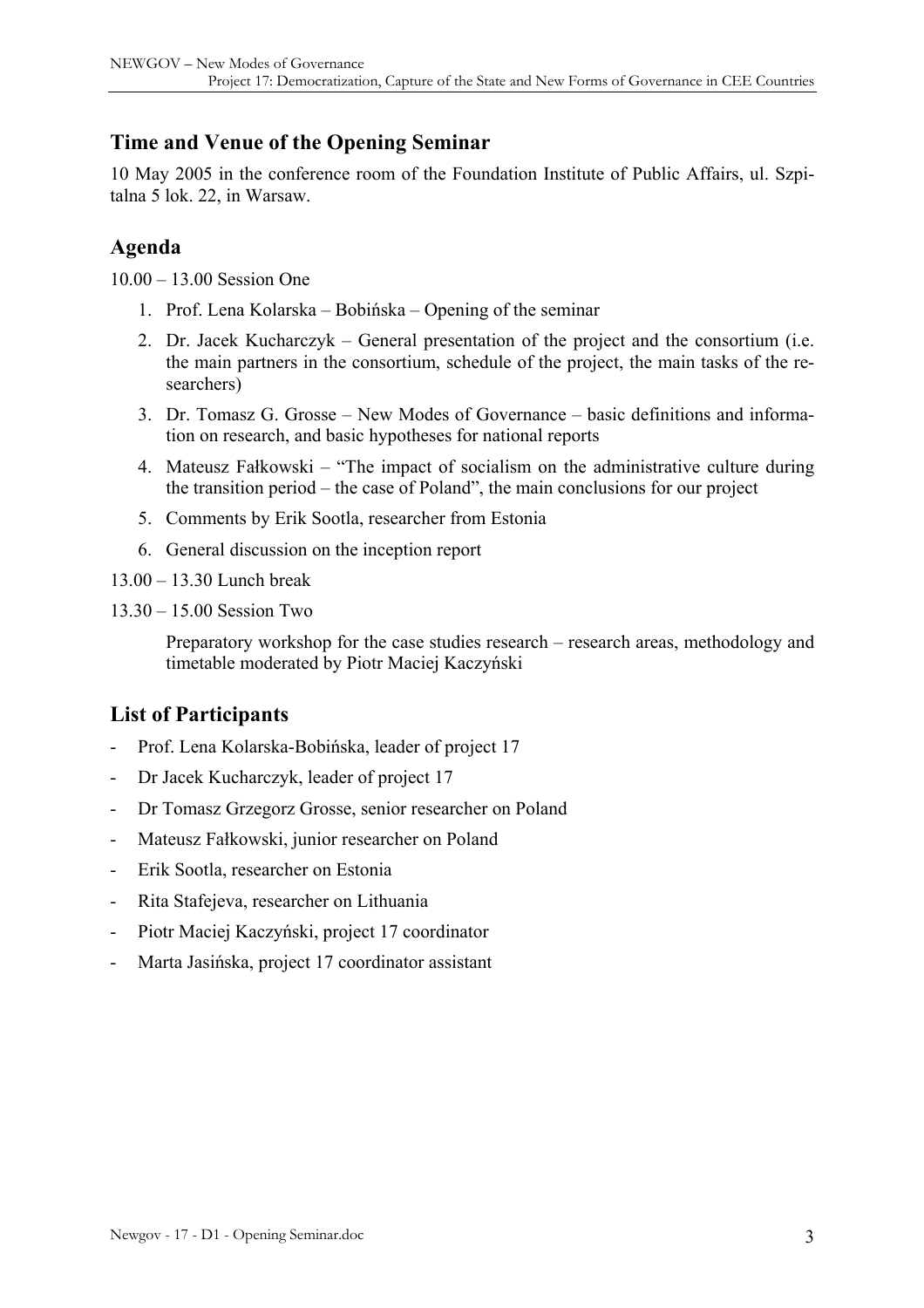### <span id="page-3-0"></span>**Opening Seminar's course**

At the beginning of seminar, Dr. Kucharczyk presented briefly the general overview of the entire New Modes of Governance project managed by EUI, cluster of projects no. 3 and the concept and assumptions of its part realized by IPA (Project 17 *Democratization, Capture of the State and New Forms of Governance in CEE countries*). The two initial hypotheses were described:

- 1. CEE countries are not ready for NMG, they need first to finish implementing old modes of governance; hence implementation of NMG in CEE could increase some pathologies of the current system.
- 2. There can be a qualitative leap; CEE can move faster to NMG by bypassing some of the old modes because creation of traditional administrative structures was not completed.

Also two areas of activities of the IPA project were presented: the social dialogue (for first 18 months of the project) and regulatory agencies, alongside explanation of such a choice. The timeline of work has been brought forward: performed or near completion (4 background papers, two finished, two in pipeline), next steps – description of case studies in the countries in question (Poland, Lithuania, Latvia and Estonia) which are to be completed (together with reports) by October 31, 2005.

The following presentation of the inception report conducted by Dr. Grosse started a discussion on the project assumptions, hypotheses as well as desirable research questions and project outcomes.

The first need for broader explanations occurred by defining the marketisation of certain tasks performed by public administration, mainly in understanding of the policy competition (offering the same services by different public agencies, competing with each other with quality or price at rules similar to market competition).

The unsettled point was the understanding of democratization of public administration. After an intense debate, a need of separation between general directions/values (i.e. participation in decision-making  $\approx$  social dialogue, participation in delivering of public services and transparency) and concrete techniques/modes (informal meetings, voluntary agreements, information exchange, formal and informal social dialogue institutions, etc.) occurred. A question on consultancy bodies has been raised, which are very common in Poland and abusive at the same time, as they are created only *pro forma* in most cases and do not constitute a real platform of social dialogue. Nevertheless, they still are a method of democratization and increasing legitimacy and should be included into the above mentioned classification as a separate category of techniques/modes. Mr. Sootla proposed adding another category – networking.

There also appeared a question, what are actually the social dialogue institutions and how are they understood in different countries. Prof. Kolarska-Bobińska claimed a need for a better explaining of this matter. Dr. Kucharczyk suggested that it would be interesting to do a mapping exercise, to enumerate different empirical examples of such practices and then try to categorize them. The decision was made to use mapping as a research technique. Prof. Bobińska proposed examination of reasons of introducing particular methods. She suggested two ways of conducting the research: (1) looking for anything connected with social dialogue and (2) looking for anything connected with contact with citizens and then classifying it. In both cases special attention should be paid to purposes and functions of a NMG. The importance of reasons of introducing a NMG was stressed many times.

A separate problem proved to be the hypotheses, which were also broadly discussed. On the basis of this debate several reflections and postulates were formulated, among which the most